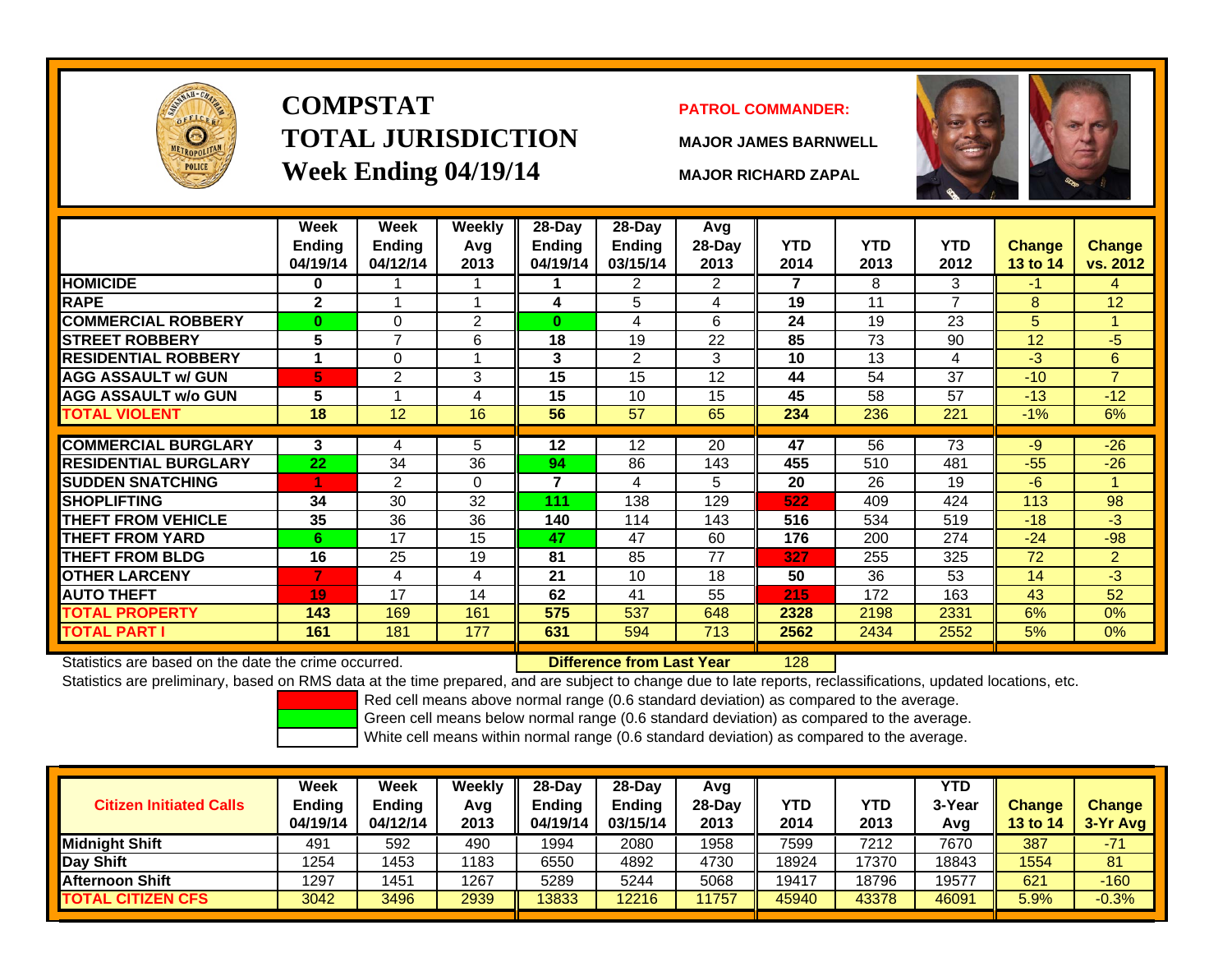

## **COMPSTATWEST CHATHAM PRECINCTWeek Ending 04/19/14**



**CAPT. CHARLES HALL**



|                             | Week         | Week           | Weekly         | 28-Day         | $28-Day$       | Avg            |              |                |            |                |                |
|-----------------------------|--------------|----------------|----------------|----------------|----------------|----------------|--------------|----------------|------------|----------------|----------------|
|                             | Ending       | Endina         | Avg            | Ending         | <b>Ending</b>  | 28-Day         | <b>YTD</b>   | <b>YTD</b>     | <b>YTD</b> | <b>Change</b>  | <b>Change</b>  |
|                             | 04/19/14     | 04/12/14       | 2013           | 04/19/14       | 03/15/14       | 2013           | 2014         | 2013           | 2012       | 13 to 14       | vs. 2012       |
| <b>HOMICIDE</b>             | 0            | 0              | 0              | 0              | 0              | 0              | $\mathbf 0$  |                | 0          | $-1$           | 0              |
| <b>RAPE</b>                 | 1            |                | $\Omega$       |                | $\overline{2}$ |                | 6            | $\overline{2}$ | 3          | 4              | 3              |
| <b>COMMERCIAL ROBBERY</b>   | $\bf{0}$     | $\Omega$       | 0              | $\bf{0}$       |                |                | 4            | 4              | 4          | $\Omega$       | $\overline{0}$ |
| <b>STREET ROBBERY</b>       |              |                | 0              | 3              | $\overline{2}$ | 2              | 9            | 13             | 15         | $-4$           | $-6$           |
| <b>RESIDENTIAL ROBBERY</b>  |              | $\Omega$       | 0              |                | 0              |                | 3            | 3              | 0          | $\Omega$       | 3 <sup>1</sup> |
| <b>AGG ASSAULT w/ GUN</b>   | $\bf{0}$     | $\Omega$       | $\Omega$       | $\bf{0}$       | 3              |                | 3            | 6              | 5          | $-3$           | $-2$           |
| <b>AGG ASSAULT w/o GUN</b>  | 3            | 0              |                | 5              |                | 3              | 7            | $\overline{7}$ | 10         | $\Omega$       | $-3$           |
| <b>TOTAL VIOLENT</b>        | 6            | $\overline{2}$ | $\overline{2}$ | 10             | 9              | 8              | 32           | 36             | 37         | $-11%$         | $-14%$         |
|                             |              |                |                |                |                |                |              |                |            |                |                |
| <b>COMMERCIAL BURGLARY</b>  |              |                |                | $\mathbf{2}$   | 3              | $\overline{2}$ | 8            | 11             | 6          | $-3$           | $\overline{2}$ |
| <b>RESIDENTIAL BURGLARY</b> | 8            | 6              | 6              | 19             | 11             | 25             | 81           | 101            | 62         | $-20$          | 19             |
| <b>ISUDDEN SNATCHING</b>    | 4            |                | $\Omega$       | $\overline{2}$ | 0              | 0              | $\mathbf{2}$ | $\Omega$       |            | $\overline{2}$ |                |
| <b>SHOPLIFTING</b>          | 3            | 4              | 3              | 12             | 14             | 12             | 61           | 53             | 46         | 8              | 15             |
| <b>THEFT FROM VEHICLE</b>   | 7            | 6              | 5              | 27             | 24             | 21             | 100          | 78             | 71         | 22             | 29             |
| <b>THEFT FROM YARD</b>      | $\mathbf{2}$ |                | $\overline{2}$ | 12             | 7              | 8              | 42           | 27             | 54         | 15             | $-12$          |
| <b>THEFT FROM BLDG</b>      | 5            | 2              | 3              | 20             | 12             | 11             | 61           | 36             | 56         | 25             | 5.             |
| <b>OTHER LARCENY</b>        | 4            |                |                | 4              | 0              | 2              | 9            | 5              | 9          | 4              | $\overline{0}$ |
| <b>AUTO THEFT</b>           | $\mathbf{2}$ | 6              | $\overline{2}$ | 12             | 13             | 9              | 45           | 26             | 21         | 19             | 24             |
| <b>TOTAL PROPERTY</b>       | 30           | 28             | 23             | 110            | 84             | 91             | 409          | 337            | 326        | 21%            | 25%            |
| <b>TOTAL PART I</b>         | 36           | 30             | 25             | 120            | 93             | 99             | 441          | 373            | 363        | 18%            | 21%            |

Statistics are based on the date the crime occurred. **Difference from Last Year** 

r 68

Statistics are preliminary, based on RMS data at the time prepared, and are subject to change due to late reports, reclassifications, updated locations, etc.

Red cell means above normal range (0.6 standard deviation) as compared to the average.

Green cell means below normal range (0.6 standard deviation) as compared to the average.

|                                | <b>Week</b>   | Week          | Weekly | $28-Day$      | 28-Dav   | Avg      |            |      | <b>YTD</b> |                 |               |
|--------------------------------|---------------|---------------|--------|---------------|----------|----------|------------|------|------------|-----------------|---------------|
| <b>Citizen Initiated Calls</b> | <b>Ending</b> | <b>Ending</b> | Avg    | <b>Ending</b> | Endina   | $28-Day$ | <b>YTD</b> | YTD  | 3-Year     | <b>Change</b>   | <b>Change</b> |
|                                | 04/19/14      | 04/12/14      | 2013   | 04/19/14      | 03/15/14 | 2013     | 2014       | 2013 | Avg        | <b>13 to 14</b> | $3-Yr$ Avg    |
| <b>Midnight Shift</b>          | 87            | 127           | 97     | 406           | 414      | 389      | 1520       | 428  | 1504       | 92              | 16            |
| Day Shift                      | 296           | 297           | 242    | 2596          | 1035     | 967      | 3924       | 3605 | 3841       | 319             | 83            |
| <b>Afternoon Shift</b>         | 289           | 295           | 259    | 1117          | 1066     | 1036     | 4038       | 3878 | 3994       | 160             | 44            |
| <b>TOTAL CITIZEN CFS</b>       | 672           | 672           | 598    | 4119          | 2515     | 2392     | 9482       | 8911 | 9339       | 6.4%            | .5%           |
|                                |               |               |        |               |          |          |            |      |            |                 |               |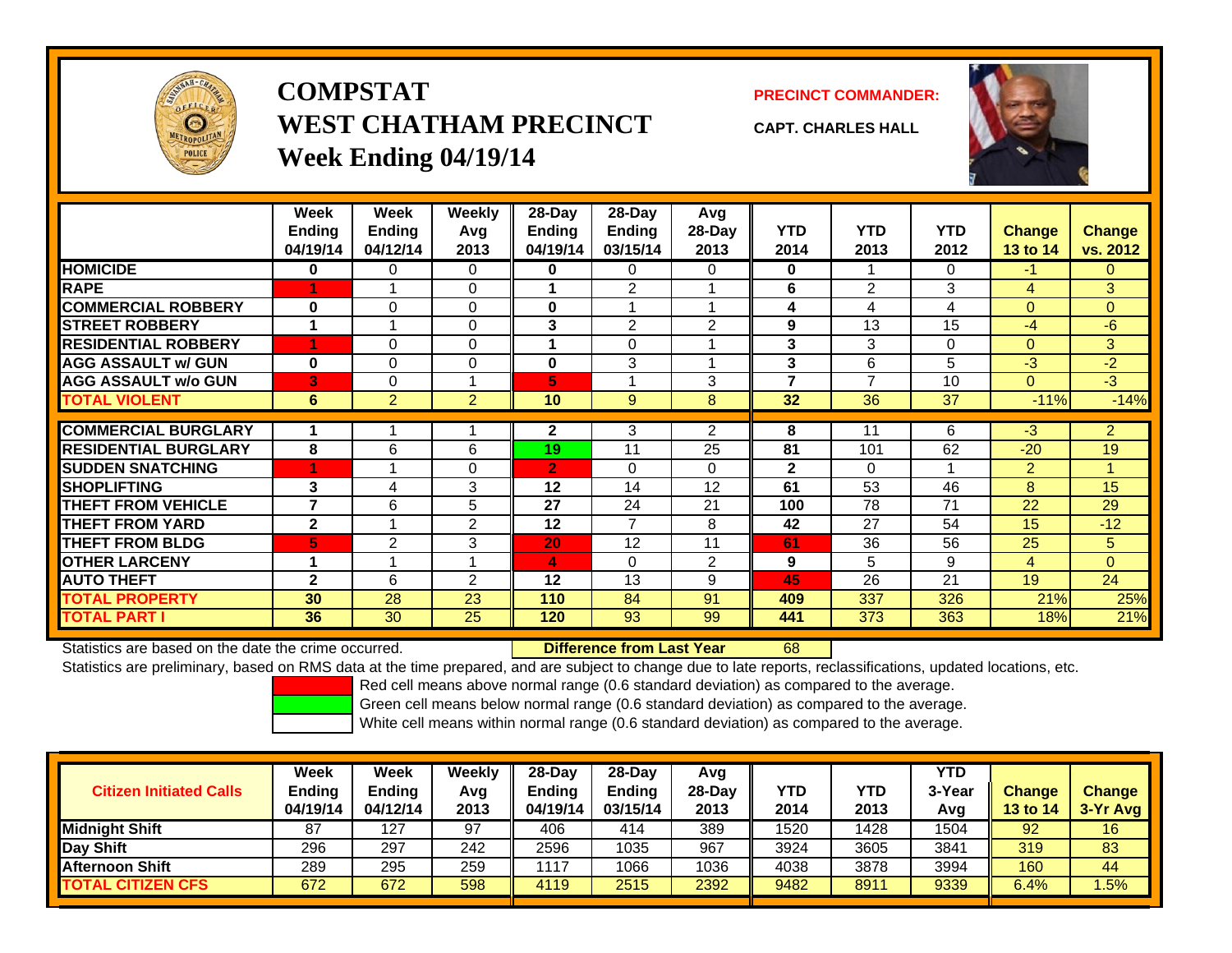

**COMPSTATDOWNTOWN PRECINCTWeek Ending 04/19/14**

#### **PRECINCT COMMANDER:**

**CAPT. BEN HERRON**

46



|                             | Week          | Week          | <b>Weekly</b>  | $28$ -Day    | $28-Day$       | Avg            |                          |                |                |                |                |
|-----------------------------|---------------|---------------|----------------|--------------|----------------|----------------|--------------------------|----------------|----------------|----------------|----------------|
|                             | <b>Ending</b> | <b>Ending</b> | Avg            | Ending       | <b>Ending</b>  | 28-Day         | <b>YTD</b>               | <b>YTD</b>     | <b>YTD</b>     | <b>Change</b>  | <b>Change</b>  |
|                             | 04/19/14      | 04/12/14      | 2013           | 04/19/14     | 03/15/14       | 2013           | 2014                     | 2013           | 2012           | 13 to 14       | vs. 2012       |
| <b>HOMICIDE</b>             | 0             | 0             | 0              | 0            | 0              |                | 0                        | $\overline{2}$ | 0              | $-2$           | $\overline{0}$ |
| <b>RAPE</b>                 | 0             | 0             | $\Omega$       |              |                |                | 4                        | 4              | $\overline{2}$ | $\Omega$       | $\overline{2}$ |
| <b>COMMERCIAL ROBBERY</b>   | $\bf{0}$      | 0             | $\Omega$       | 0            | 0              |                | 3                        | 2              | 3              | 1              | $\Omega$       |
| <b>STREET ROBBERY</b>       |               |               | $\overline{2}$ | 5            | 5              | 8              | 18                       | 23             | 29             | $-5$           | $-11$          |
| <b>RESIDENTIAL ROBBERY</b>  | $\bf{0}$      | 0             | 0              | 0            |                |                | $\blacktriangleleft$     | 3              |                | $-2$           | $\overline{0}$ |
| <b>AGG ASSAULT w/ GUN</b>   | $\bf{0}$      |               |                | 4            | 6              | 3              | 12                       | 13             | 8              | $-1$           | 4              |
| <b>AGG ASSAULT w/o GUN</b>  | $\bf{0}$      |               |                | 4            | 3              | 4              | 15                       | 12             | 15             | $\overline{3}$ | $\overline{0}$ |
| <b>TOTAL VIOLENT</b>        | 1             | 3             | 4              | 14           | 16             | 18             | 53                       | 59             | 58             | $-10%$         | $-9%$          |
| <b>COMMERCIAL BURGLARY</b>  |               |               |                | $\mathbf{2}$ |                | 3              | 8                        | 4              | 12             |                | $-4$           |
|                             |               | 2             |                |              | 2              |                |                          |                |                | 4              |                |
| <b>RESIDENTIAL BURGLARY</b> |               | 3             | 3              | 6            | 8              | 13             | 37                       | 42             | 50             | -5             | $-13$          |
| <b>SUDDEN SNATCHING</b>     | $\bf{0}$      |               | $\Omega$       | 3            | $\Omega$       | $\overline{2}$ | 8                        | 15             | 9              | $-7$           | $-1$           |
| <b>SHOPLIFTING</b>          | 4             | 0             | 4              | 10           | 25             | 17             | 76                       | 43             | 48             | 33             | 28             |
| <b>THEFT FROM VEHICLE</b>   | 12            | 16            | $\overline{7}$ | 47           | 38             | 29             | 123                      | 105            | 130            | 18             | $-7$           |
| <b>THEFT FROM YARD</b>      |               | 6             | 4              | 10           | 14             | 18             | 42                       | 61             | 50             | $-19$          | $-8$           |
| <b>THEFT FROM BLDG</b>      | 4             | 6             | 4              | 17           | 24             | 15             | 78                       | 51             | 72             | 27             | 6              |
| <b>OTHER LARCENY</b>        | 1             |               |                | 3            | 3              | 4              | $\overline{\phantom{a}}$ | $\overline{7}$ | 13             | $\mathbf{0}$   | $-6$           |
| <b>AUTO THEFT</b>           |               |               | 2              | 11           | $\overline{ }$ | 9              | 34                       | 33             | 32             | 4              | 2 <sup>1</sup> |
| <b>TOTAL PROPERTY</b>       | 31            | 36            | 27             | 109          | 121            | 110            | 413                      | 361            | 416            | 14%            | $-1%$          |
| <b>TOTAL PART I</b>         | 32            | 39            | 31             | 123          | 137            | 128            | 466                      | 420            | 474            | 11%            | $-2%$          |

Statistics are based on the date the crime occurred. **Difference from Last Year** 

Statistics are preliminary, based on RMS data at the time prepared, and are subject to change due to late reports, reclassifications, updated locations, etc.

Red cell means above normal range (0.6 standard deviation) as compared to the average.

Green cell means below normal range (0.6 standard deviation) as compared to the average.

| <b>Citizen Initiated Calls</b> | Week<br><b>Ending</b><br>04/19/14 | Week<br><b>Ending</b><br>04/12/14 | Weekly<br>Avg<br>2013 | $28-Day$<br>Ending<br>04/19/14 | 28-Day<br>Ending<br>03/15/14 | Avg<br>28-Dav<br>2013 | YTD<br>2014 | YTD<br>2013 | <b>YTD</b><br>3-Year<br>Avg | <b>Change</b><br><b>13 to 14</b> | <b>Change</b><br>3-Yr Avg |
|--------------------------------|-----------------------------------|-----------------------------------|-----------------------|--------------------------------|------------------------------|-----------------------|-------------|-------------|-----------------------------|----------------------------------|---------------------------|
| <b>Midnight Shift</b>          | 98                                | 135                               | 107                   | 416                            | 526                          | 428                   | 1706        | 1686        | 1776                        | 20                               | -70                       |
| Day Shift                      | 182                               | 242                               | 208                   | 844                            | 823                          | 832                   | 3161        | 3111        | 3283                        | 50                               | $-122$                    |
| <b>Afternoon Shift</b>         | 210                               | 281                               | 226                   | 963                            | 1066                         | 905                   | 3574        | 3384        | 3494                        | 190                              | 80                        |
| <b>TOTAL CITIZEN CFS</b>       | 490                               | 658                               | 541                   | 2223                           | 2415                         | 2165                  | 8441        | 8181        | 8553                        | 3.2%                             | $-1.3%$                   |
|                                |                                   |                                   |                       |                                |                              |                       |             |             |                             |                                  |                           |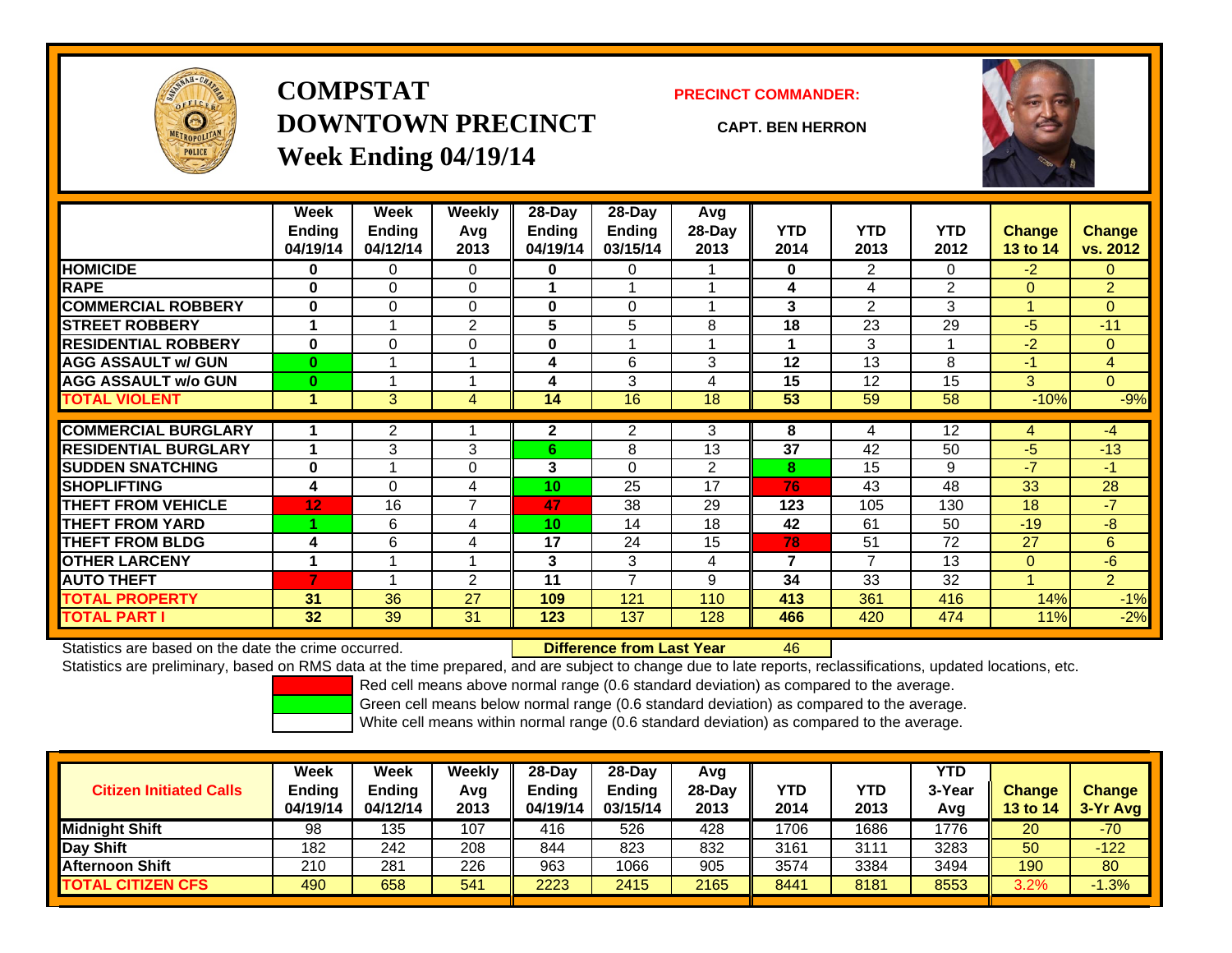

# **COMPSTATCENTRAL PRECINCT CAPT. DEVONN ADAMSWeek Ending 04/19/14**

#### **PRECINCT COMMANDER:**



|                             | Week<br>Ending<br>04/19/14 | Week<br><b>Ending</b><br>04/12/14 | Weekly<br>Avg<br>2013 | 28-Day<br>Ending<br>04/19/14 | $28-Day$<br><b>Ending</b><br>03/15/14 | Avg<br>28-Day<br>2013 | <b>YTD</b><br>2014 | <b>YTD</b><br>2013 | <b>YTD</b><br>2012 | <b>Change</b><br>13 to 14 | Change<br>vs. 2012 |
|-----------------------------|----------------------------|-----------------------------------|-----------------------|------------------------------|---------------------------------------|-----------------------|--------------------|--------------------|--------------------|---------------------------|--------------------|
| <b>HOMICIDE</b>             | 0                          |                                   | $\Omega$              |                              |                                       |                       | 5.                 |                    | 3                  | 4                         | $\overline{2}$     |
| <b>RAPE</b>                 |                            | $\Omega$                          | $\Omega$              | 2                            |                                       | $\Omega$              | 6                  |                    | 0                  | 5                         | 6                  |
| <b>COMMERCIAL ROBBERY</b>   | $\bf{0}$                   | 0                                 | $\mathbf 0$           | 0                            | 2                                     |                       | $\overline{7}$     | 4                  | 4                  | 3                         | 3 <sup>1</sup>     |
| <b>STREET ROBBERY</b>       | $\mathbf{2}$               | 3                                 | 1                     | 5                            | 4                                     | 5                     | 29                 | 21                 | 24                 | 8                         | 5                  |
| <b>RESIDENTIAL ROBBERY</b>  | $\bf{0}$                   | $\Omega$                          | 0                     | 0                            | $\Omega$                              |                       | $\bf{0}$           | 3                  |                    | $-3$                      | $-1$               |
| <b>AGG ASSAULT w/ GUN</b>   | $\overline{2}$             |                                   | 1                     | 5                            | 5                                     | 4                     | 18                 | 16                 | 11                 | 2                         | $\overline{7}$     |
| <b>AGG ASSAULT w/o GUN</b>  | $\mathbf{0}$               | 0                                 |                       | 3                            | $\overline{2}$                        | 4                     | 9                  | 17                 | 12                 | $-8$                      | $-3$               |
| <b>TOTAL VIOLENT</b>        | 5                          | 5                                 | 4                     | 16                           | 15                                    | 17                    | 74                 | 63                 | 55                 | 17%                       | 35%                |
|                             |                            |                                   |                       |                              |                                       |                       |                    |                    |                    |                           |                    |
| <b>COMMERCIAL BURGLARY</b>  |                            | 0                                 | $\overline{2}$        | 3.                           | 4                                     |                       | 11                 | 19                 | 14                 | $-8$                      | $-3$               |
| <b>RESIDENTIAL BURGLARY</b> | 4                          | 9                                 | 9                     | 25                           | 22                                    | 37                    | 136                | 128                | 141                | 8                         | $-5$               |
| <b>SUDDEN SNATCHING</b>     | $\bf{0}$                   | 0                                 | $\Omega$              |                              |                                       |                       | $\mathbf{2}$       | 4                  | 3                  | $-2$                      | $-1$               |
| <b>SHOPLIFTING</b>          | $\blacktriangle$           | 7                                 | $\overline{2}$        | 13                           | 8                                     | 8                     | 34                 | 33                 | 9                  | 4                         | 25                 |
| <b>THEFT FROM VEHICLE</b>   | 3.                         | 4                                 | 9                     | 29                           | 32                                    | 36                    | 116                | 106                | 135                | 10 <sup>1</sup>           | $-19$              |
| <b>THEFT FROM YARD</b>      | $\bf{0}$                   | 3                                 | 4                     | 8                            | 10                                    | 16                    | 34                 | 49                 | 65                 | $-15$                     | $-31$              |
| <b>THEFT FROM BLDG</b>      | $\mathbf{0}$               | $\overline{7}$                    | 4                     | 14                           | 16                                    | 17                    | 55                 | 48                 | 58                 | $\overline{7}$            | $-3$               |
| <b>OTHER LARCENY</b>        | $\overline{2}$             | 2                                 | 1                     | 6                            |                                       | 4                     | 9                  | 3                  | 7                  | 6                         | $\overline{2}$     |
| <b>AUTO THEFT</b>           | 3                          | 5                                 | 4                     | 20                           | 9                                     | 17                    | 77                 | 44                 | 43                 | 33                        | 34                 |
| <b>TOTAL PROPERTY</b>       | 17                         | 37                                | 35                    | 119                          | 103                                   | 142                   | 474                | 434                | 475                | 9%                        | 0%                 |
| <b>TOTAL PART I</b>         | 22                         | 42                                | 39                    | 135                          | 118                                   | 159                   | 548                | 497                | 530                | 10%                       | 3%                 |

Statistics are based on the date the crime occurred. **Difference from Last Year** 

51

Statistics are preliminary, based on RMS data at the time prepared, and are subject to change due to late reports, reclassifications, updated locations, etc.

Red cell means above normal range (0.6 standard deviation) as compared to the average.

Green cell means below normal range (0.6 standard deviation) as compared to the average.

| 2013 |      | Avg                                          | <b>13 to 14</b> | $3-Yr$ Avg |
|------|------|----------------------------------------------|-----------------|------------|
| 419  | 1536 | 1637                                         | 64              | $-37$      |
| 996  | 3652 | 3775                                         | 395             | 272        |
| 1050 | 3953 | 4127                                         | $-30$           | $-204$     |
| 2465 | 9141 | 9539                                         | 4.7%            | 0.3%       |
|      |      | 2014<br>2013<br>1600<br>4047<br>3923<br>9570 |                 |            |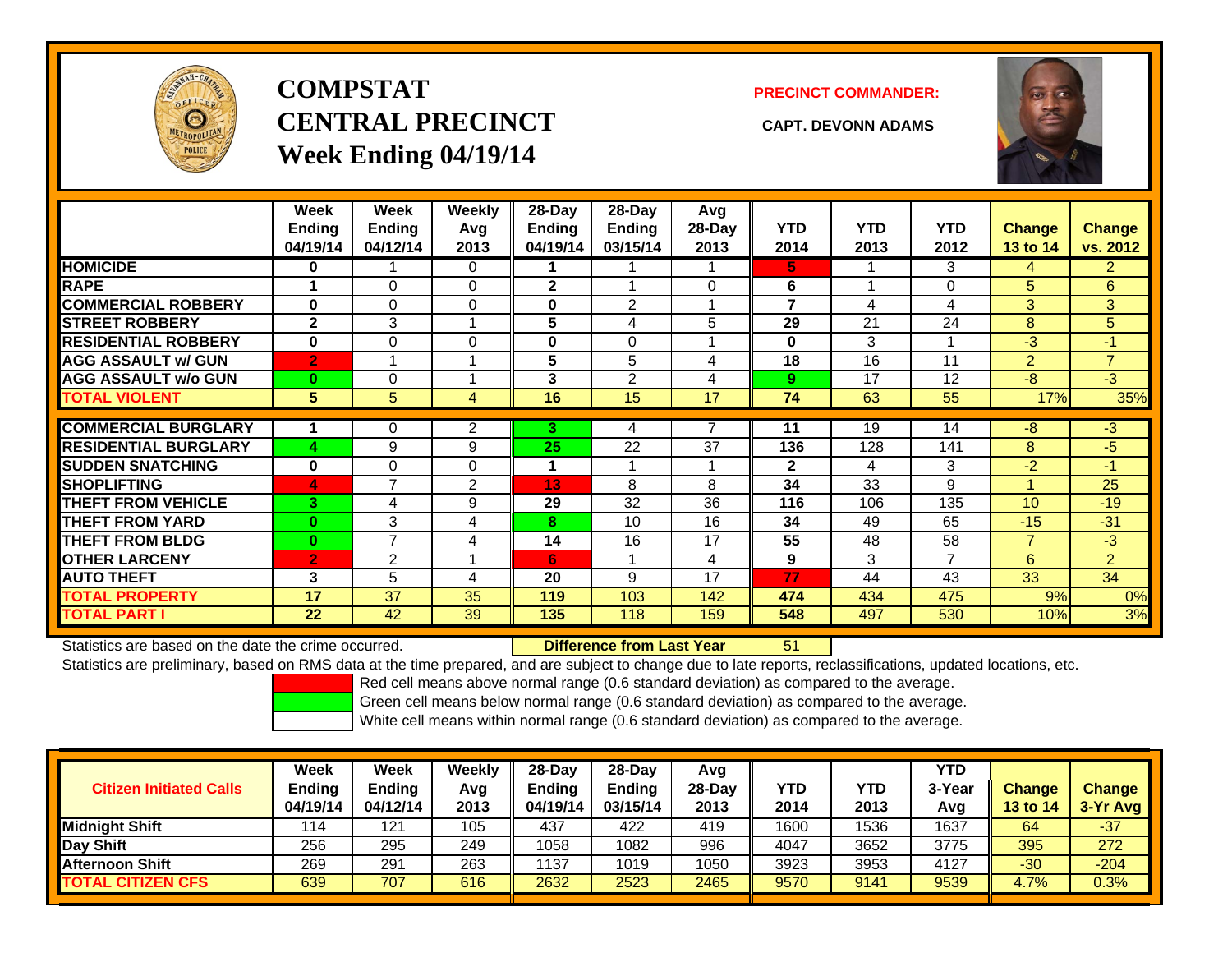

### **COMPSTATSOUTHSIDE PRECINCT** CAPT. TERRY SHOOP **Week Ending 04/19/14**

**PRECINCT COMMANDER:**



|                             | Week<br><b>Ending</b><br>04/19/14 | Week<br><b>Ending</b><br>04/12/14 | <b>Weekly</b><br>Avg<br>2013 | $28-Day$<br><b>Ending</b><br>04/19/14 | $28-Day$<br><b>Ending</b><br>03/15/14 | Avg<br>28-Day<br>2013 | <b>YTD</b><br>2014 | <b>YTD</b><br>2013 | <b>YTD</b><br>2012 | <b>Change</b><br>13 to 14 | <b>Change</b><br>vs. 2012 |
|-----------------------------|-----------------------------------|-----------------------------------|------------------------------|---------------------------------------|---------------------------------------|-----------------------|--------------------|--------------------|--------------------|---------------------------|---------------------------|
| <b>HOMICIDE</b>             | 0                                 | 0                                 | $\Omega$                     | 0                                     | 0                                     | 0                     | 0                  | 2                  | 0                  | $-2$                      | $\mathbf{0}$              |
| <b>RAPE</b>                 | $\bf{0}$                          | $\Omega$                          | 0                            | $\bf{0}$                              | 0                                     |                       | 1                  | $\overline{2}$     |                    | $-1$                      | $\overline{0}$            |
| <b>COMMERCIAL ROBBERY</b>   | $\bf{0}$                          | $\Omega$                          | $\mathbf 0$                  | $\bf{0}$                              | $\Omega$                              | 2                     | 6                  | 4                  | 9                  | $\overline{2}$            | $-3$                      |
| <b>STREET ROBBERY</b>       | $\bf{0}$                          |                                   | 1                            | 3                                     | 3                                     | 3                     | 14                 | 4                  | 12                 | 10 <sup>°</sup>           | $\overline{2}$            |
| <b>RESIDENTIAL ROBBERY</b>  | 0                                 | 0                                 | $\Omega$                     |                                       |                                       |                       | 5                  |                    | 2                  | $\overline{4}$            | 3                         |
| <b>AGG ASSAULT w/ GUN</b>   | $\bf{0}$                          | 0                                 | 0                            |                                       |                                       |                       | 3                  | 5                  | 5                  | $-2$                      | $-2$                      |
| <b>AGG ASSAULT w/o GUN</b>  | $\overline{2}$                    | 0                                 | $\Omega$                     | $\overline{2}$                        |                                       | $\overline{2}$        | 4                  | 14                 | 11                 | $-10$                     | $-7$                      |
| <b>TOTAL VIOLENT</b>        | $\overline{2}$                    |                                   | $\overline{2}$               | 7                                     | 6                                     | 10                    | 33                 | 32                 | 40                 | 3%                        | $-18%$                    |
|                             |                                   |                                   |                              |                                       |                                       |                       |                    |                    |                    |                           |                           |
| <b>COMMERCIAL BURGLARY</b>  | 0                                 | 0                                 |                              | 3                                     | 0                                     | 4                     | 11                 | 9                  | 31                 | $\overline{2}$            | $-20$                     |
| <b>RESIDENTIAL BURGLARY</b> | 6                                 | 9                                 | 8                            | 18                                    | 14                                    | 31                    | 76                 | 110                | 113                | $-34$                     | $-37$                     |
| <b>SUDDEN SNATCHING</b>     | 0                                 | $\Omega$                          | 0                            |                                       | $\overline{2}$                        |                       | 4                  | 3                  | 4                  |                           | $\mathbf{0}$              |
| <b>SHOPLIFTING</b>          | 12                                | 13                                | 15                           | 45                                    | 63                                    | 58                    | 218                | 185                | 229                | 33                        | $-11$                     |
| <b>THEFT FROM VEHICLE</b>   | 7                                 | 5                                 | $\overline{7}$               | 22                                    | 10                                    | 28                    | 96                 | 137                | 88                 | $-41$                     | 8                         |
| <b>THEFT FROM YARD</b>      | $\mathbf{2}$                      | 3                                 | $\overline{2}$               | 7                                     | 8                                     | 8                     | 30                 | 29                 | 57                 | -1                        | $-27$                     |
| <b>THEFT FROM BLDG</b>      | $\overline{2}$                    | 8                                 | 5                            | 15                                    | 15                                    | 19                    | 55                 | 63                 | 80                 | -8                        | $-25$                     |
| <b>OTHER LARCENY</b>        | 0                                 | 0                                 | и                            |                                       | $\overline{2}$                        | 4                     | 9.                 | 16                 | $\overline{7}$     | $-7$                      | $\overline{2}$            |
| <b>AUTO THEFT</b>           | $\mathbf{2}$                      | 2                                 | $\mathfrak{p}$               | 6                                     | 4                                     | 9                     | 27                 | 38                 | 37                 | $-11$                     | $-10$                     |
| <b>TOTAL PROPERTY</b>       | 31                                | 40                                | 40                           | 118                                   | 118                                   | 163                   | 526                | 590                | 646                | $-11%$                    | $-19%$                    |
| <b>TOTAL PART I</b>         | 33                                | 41                                | 43                           | 125                                   | 124                                   | 173                   | 559                | 622                | 686                | $-10%$                    | $-19%$                    |

Statistics are based on the date the crime occurred. **Difference from Last Year** 

r -63

Statistics are preliminary, based on RMS data at the time prepared, and are subject to change due to late reports, reclassifications, updated locations, etc.

Red cell means above normal range (0.6 standard deviation) as compared to the average.

Green cell means below normal range (0.6 standard deviation) as compared to the average.

| <b>Citizen Initiated Calls</b> | Week<br>Ending<br>04/19/14 | <b>Week</b><br><b>Ending</b><br>04/12/14 | Weekly<br>Avg<br>2013 | $28-Day$<br><b>Ending</b><br>04/19/14 | 28-Dav<br><b>Ending</b><br>03/15/14 | Avg<br>$28-Dav$<br>2013 | YTD<br>2014 | YTD<br>2013 | <b>YTD</b><br>3-Year<br>Avg | <b>Change</b><br>13 to 14 | <b>Change</b><br>3-Yr Avg |
|--------------------------------|----------------------------|------------------------------------------|-----------------------|---------------------------------------|-------------------------------------|-------------------------|-------------|-------------|-----------------------------|---------------------------|---------------------------|
| <b>I</b> Midniaht Shift        | 93                         | 93                                       | 86                    | 368                                   | 359                                 | 343                     | 1357        | 1225        | 1334                        | 132                       | 23                        |
| Day Shift                      | 257                        | 294                                      | 238                   | 1000                                  | 976                                 | 950                     | 3822        | 3437        | 3775                        | 385                       | 47                        |
| <b>Afternoon Shift</b>         | 239                        | 268                                      | 244                   | 952                                   | 991                                 | 976                     | 3725        | 3577        | 3767                        | 148                       | $-42$                     |
| <b>TOTAL CITIZEN CFS</b>       | 589                        | 655                                      | 567                   | 2320                                  | 2326                                | 2269                    | 8904        | 8239        | 8876                        | 8.1%                      | 0.3%                      |